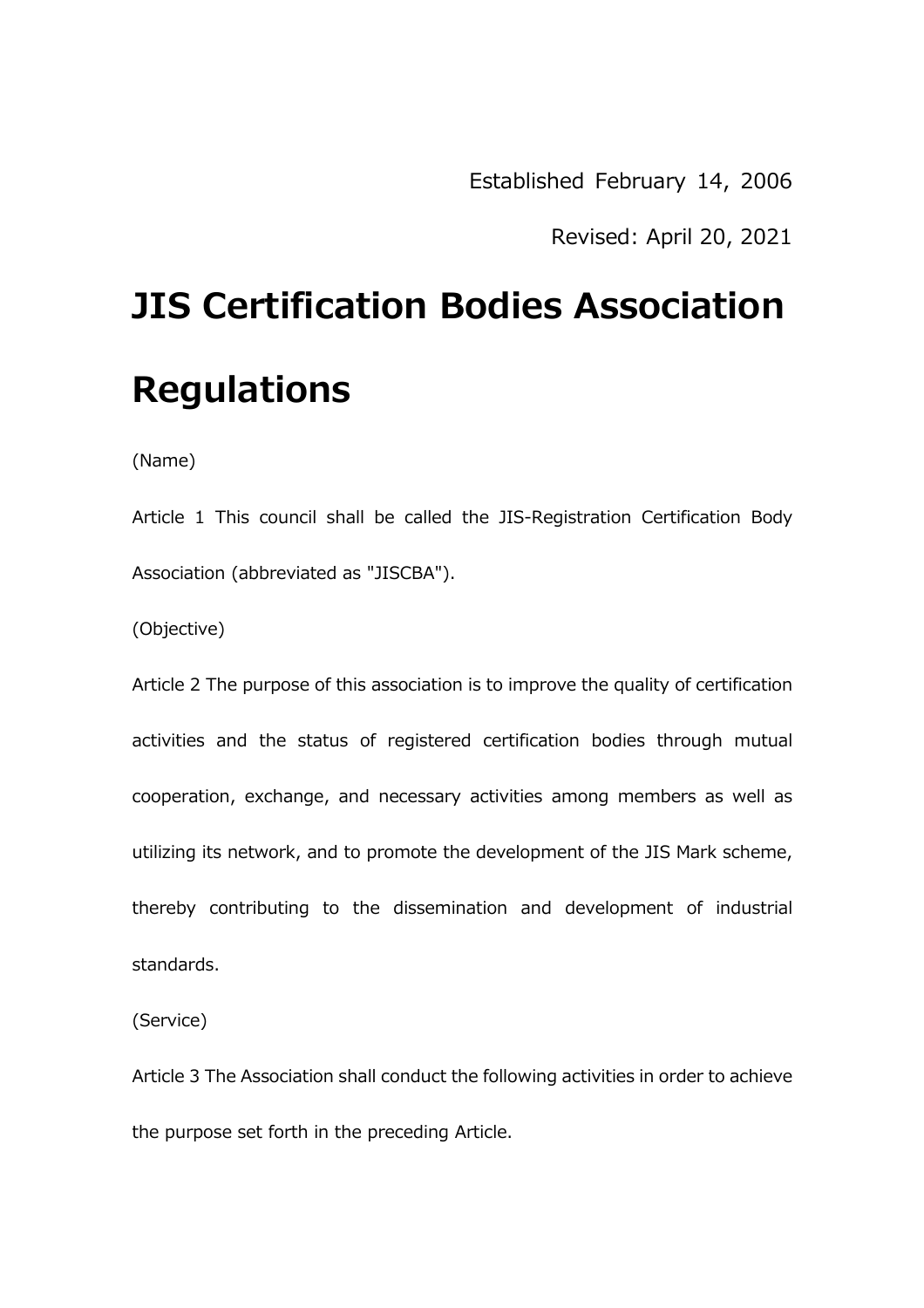(1) Collection of information and materials on the conformity assessment system under the Industrial Standardization Act and dissemination to members (2) Responding to Common Issues to Improve the Reliability of the JIS Mark System

(3)Dispatch of representative committee members to official committees requested by administrative organs, etc.

(4) Communication with stakeholders

(5) Other activities necessary for the achievement of the purposes of the Association.

(Members)

Article 4 The Association shall consist of the following members who agree with the purpose set forth in Article 2.

(1) Regular member

Accredited organization as Certification Bodies based on the Industry

Standardization Law

(2) Associate Members

Organization that applied for registration as a registered certification body based

on the Industrial Standardization Law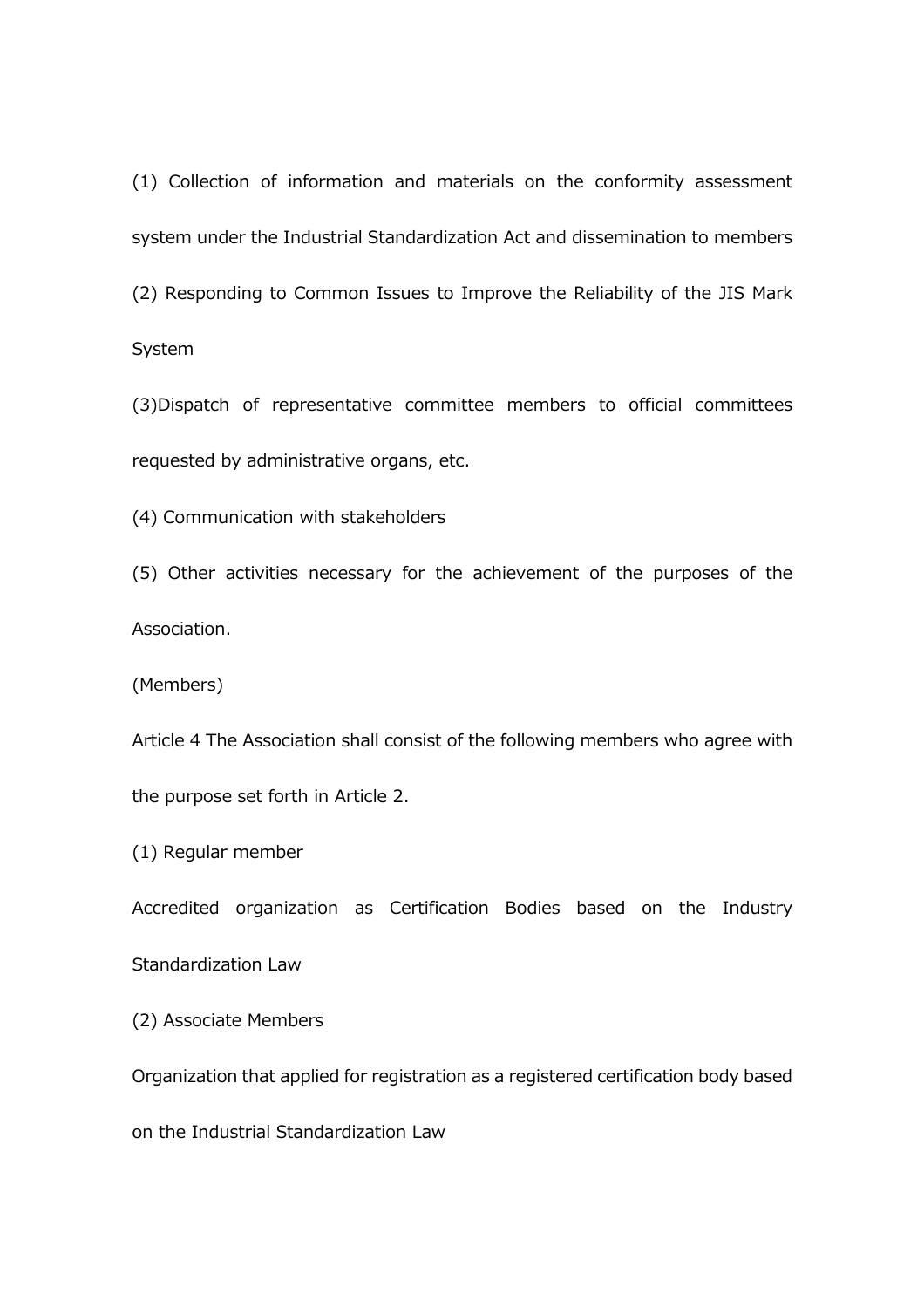(Special Members)

Article 5 Special Members shall be bodies or persons other than those with membership qualifications stipulated in the preceding article who are designated by the board of secretaries and have been requested to join the Association as contributing to the development of the Association

2. A special member may attend general meetings, secretatiat meetings, committee meetings, etc. and express his/her opinions but does not have a voting right.

(Procedures for Entry and Exit from Membership)

Article 6 The admission to and withdrawal from the membership of the association shall be notified in writing to the representative secretary.

2. Admission and withdrawal shall be approved by the board of secretaries.

In addition, in the event that an associate member becomes a regular member,

a notice of withdrawal from associate membership by the associate member shall not be required.

3. In the event the requirements stipulated in Article 4 are lost, the Member shall be deemed to have withdrawn from the association.

(Expulsion)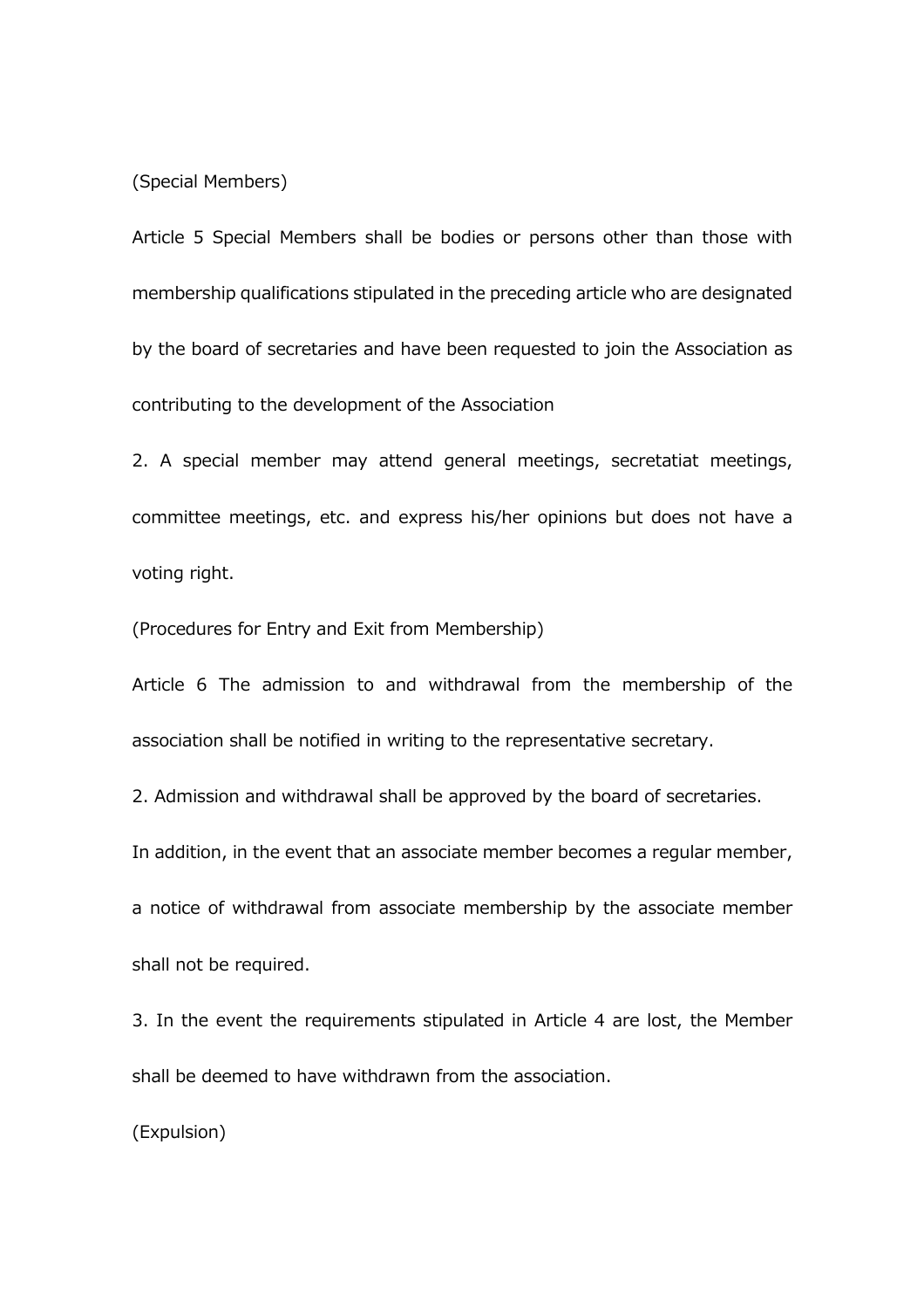Article 7 When a member or a special member falls under any of the following items, he/she may be expelled by obtaining a resolution of the general meeting after the approval of the board of secretaries.

Provided, however, that the following Item (4) shall not apply to special members:

(1) In the event it is deemed to be significantly contrary to the purpose set forth in Article 2.

(2) When he/she is deemed to fail to fulfill the duties stipulated in Article 8.

(3) When it is found that the person has violated Article 9.

(4) Failure to bear the costs set forth in Article 25 (1);

(Duty of Members)

Article 8 The Members of the Association shall have the following responsibilities in order to achieve the purpose set forth in Article 2.

(1) Comply with the Regulations, the decisions of the General Meeting, and the

decisions of the board of secretaries.

(2) Respect ethics and ensure the reliability of certification activities.

To this end, we have a documented code of ethical conduct.

(3) Ensure the independence and fairness of certification, and ensure a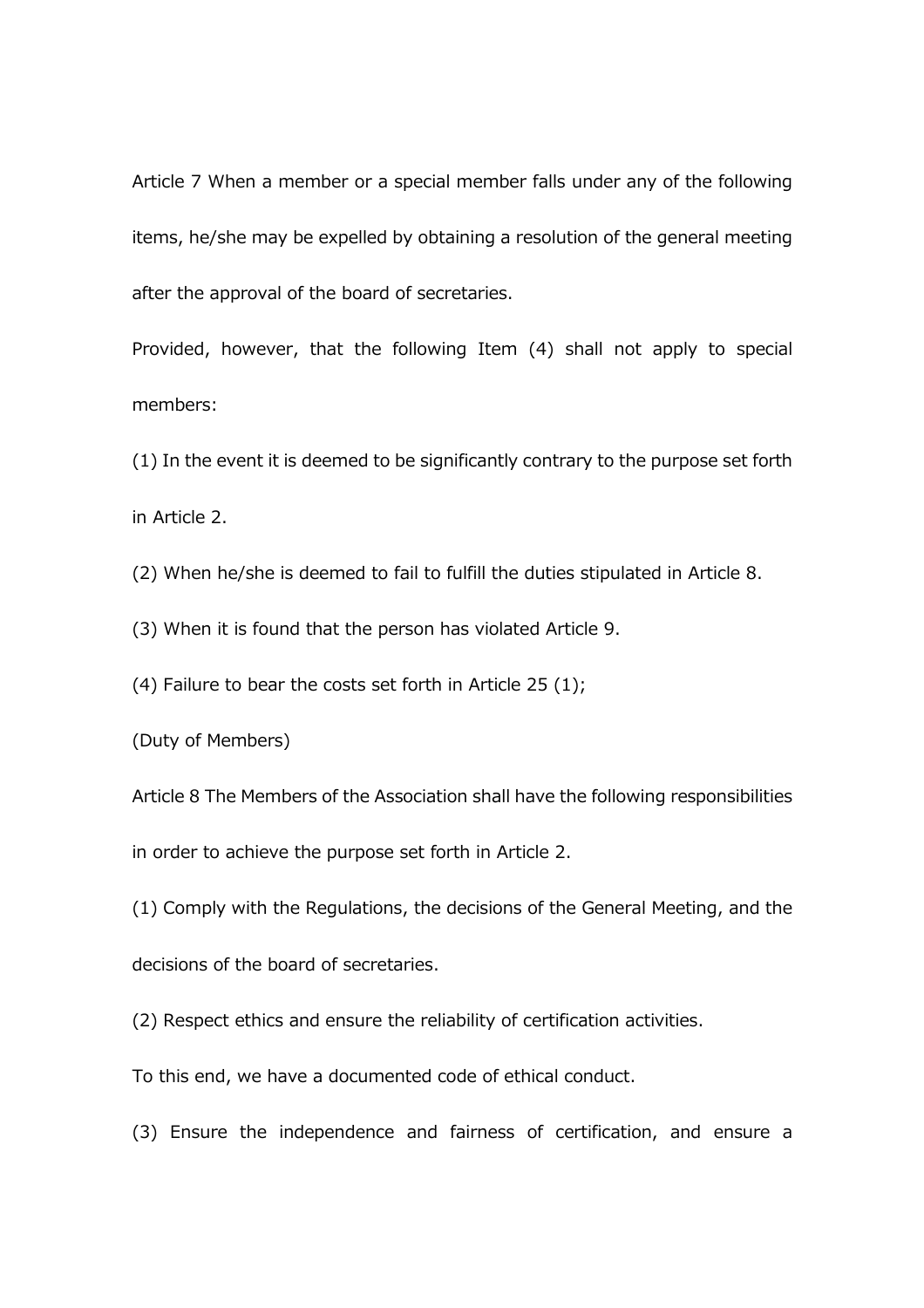mechanism to ensure these.

(4) Observe Japanese national laws and respect ISO/IEC standards (including Guide) and IAF Guidance for product certification.

(5) With regard to commercial transactions, the autonomy of each organization shall be respected, and fair and free competition shall be promoted.

2.Paragraph 1 above shall apply mutatis mutandis to special members.

(Confidentiality)

Article 9 Any Member and Special Member of the Association shall use the information obtained through the Association solely for the purpose set forth in

Article 2 and shall not divulge such information to any third party.

(Officer)

Article 10 The following officers shall be assigned to the Association.

(1) Up to 10 secretaries

(2) 2 or 3 auditors

(3) Of the secretaries, one shall be the representative secretary and one shall be the deputy secretary.

2. The secretaries and auditors may not mutually interfere.

(Secretary)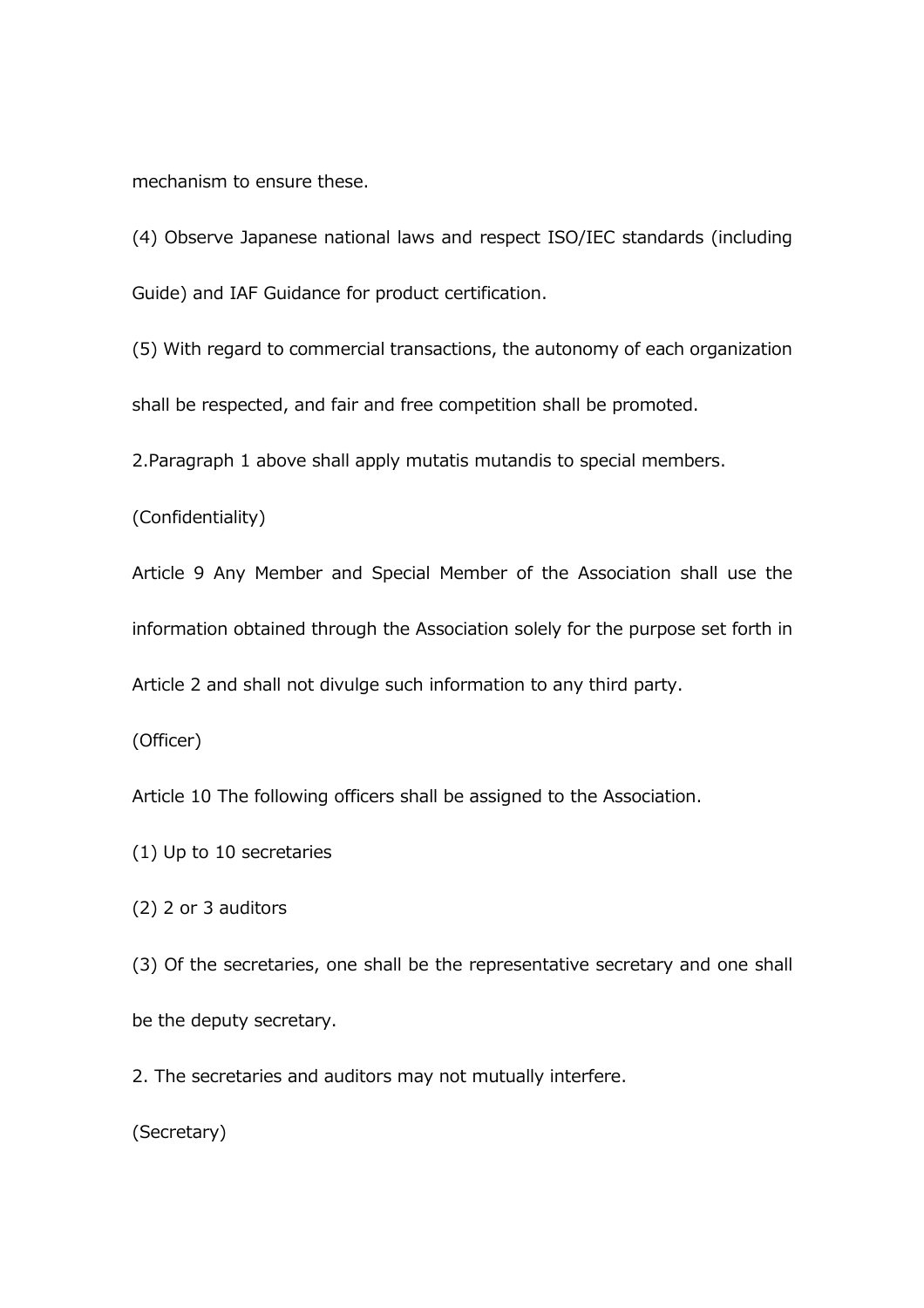Article 11 The secretary shall be appointed from among the regular members at the general meeting provided for in Article 20.

2. The Representative Secretary and the Deputy Representative Secretary shall be elected by mutual vote from among the secretaries at the board of secretaries.

3. The Representative Secretary shall represent the Association and supervise the operations.

4. The Deputy Representative Secretary shall assist the Representative Secretary and administer the affairs.

When there is an accident in the Representative Secretary or when there is a vacancy in the Representative Secretary, Deputy Representative Secretary shall perform Representative Secretary's duties on behalf of the Representative Secretary.

(Auditors)

Article 12 The auditors shall be appointed from among the members at the general meeting provided for in Article 20.

2. The auditors shall audit the accounting of the Association and report the results thereof to the general meeting.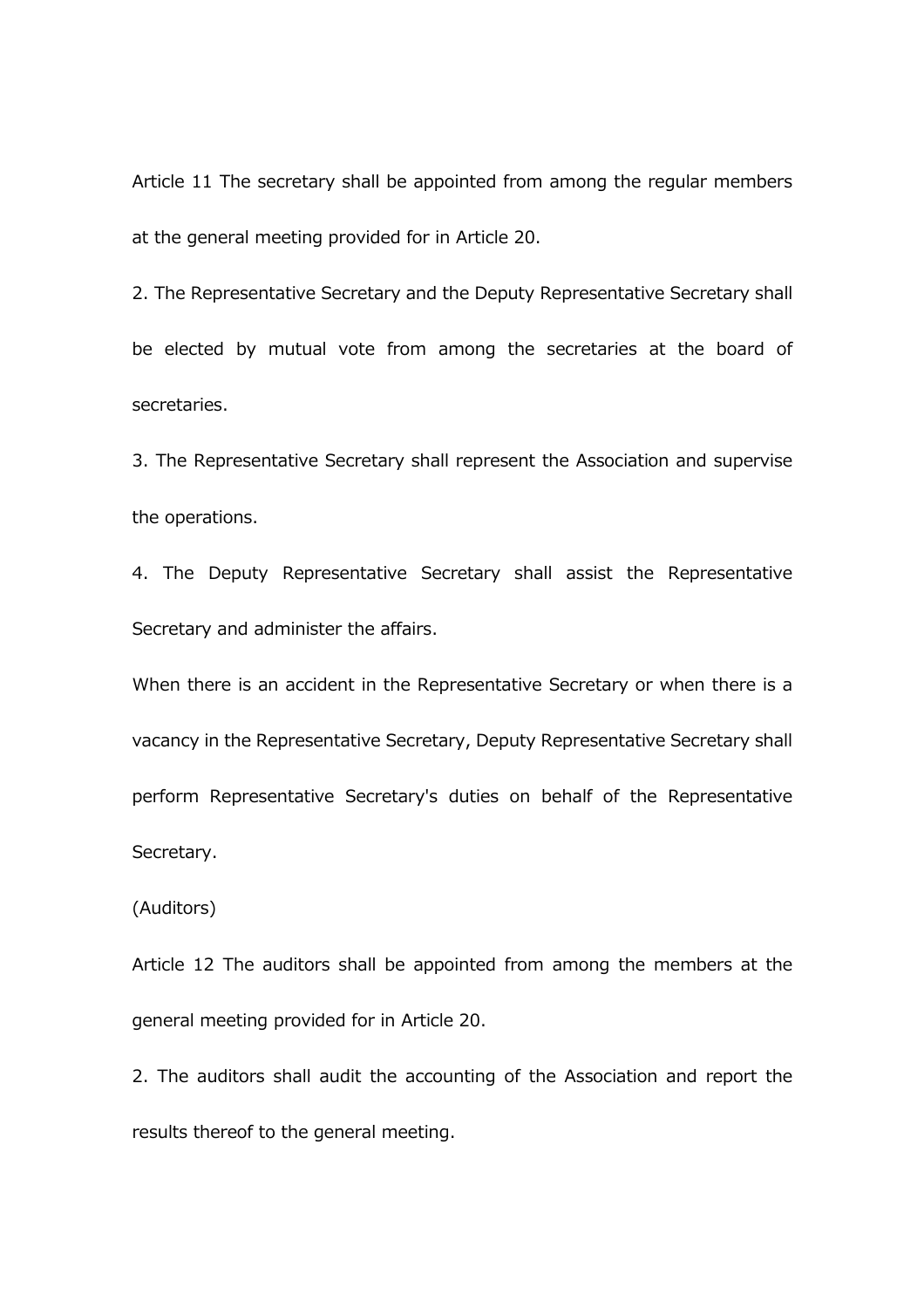3. The auditors may attend the board of secretaries and state their opinions.

(Term of Office of Officers)

Article 13 The term of office of Officers shall be two years.

Provided, however, that reappointment shall not be precluded.

2. Notwithstanding the provisions of the preceding paragraph, the term of office of an officer who is appointed to fill a vacancy or additional staff the number of officers upon resignation, etc. of an officer shall be the remaining term of office of officer or other current person.

(Dismissal of Officers)

Article 14 When an officer falls under any of the following items, such officer may be dismissed by a resolution of at least two-thirds of the secretaries.

(1) When an officer is found to be unable to perform his/her duties due to mental or physical disorder; or

(2) When an officer is found to have committed a breach of his/her obligation in the course of his/her duties or any other action inappropriate for an officer.

2. When dismissing an officer pursuant to the provisions of item (2) of the preceding paragraph, said officer shall be notified in advance, and an opportunity for explanation shall be given to said officer at the secretariat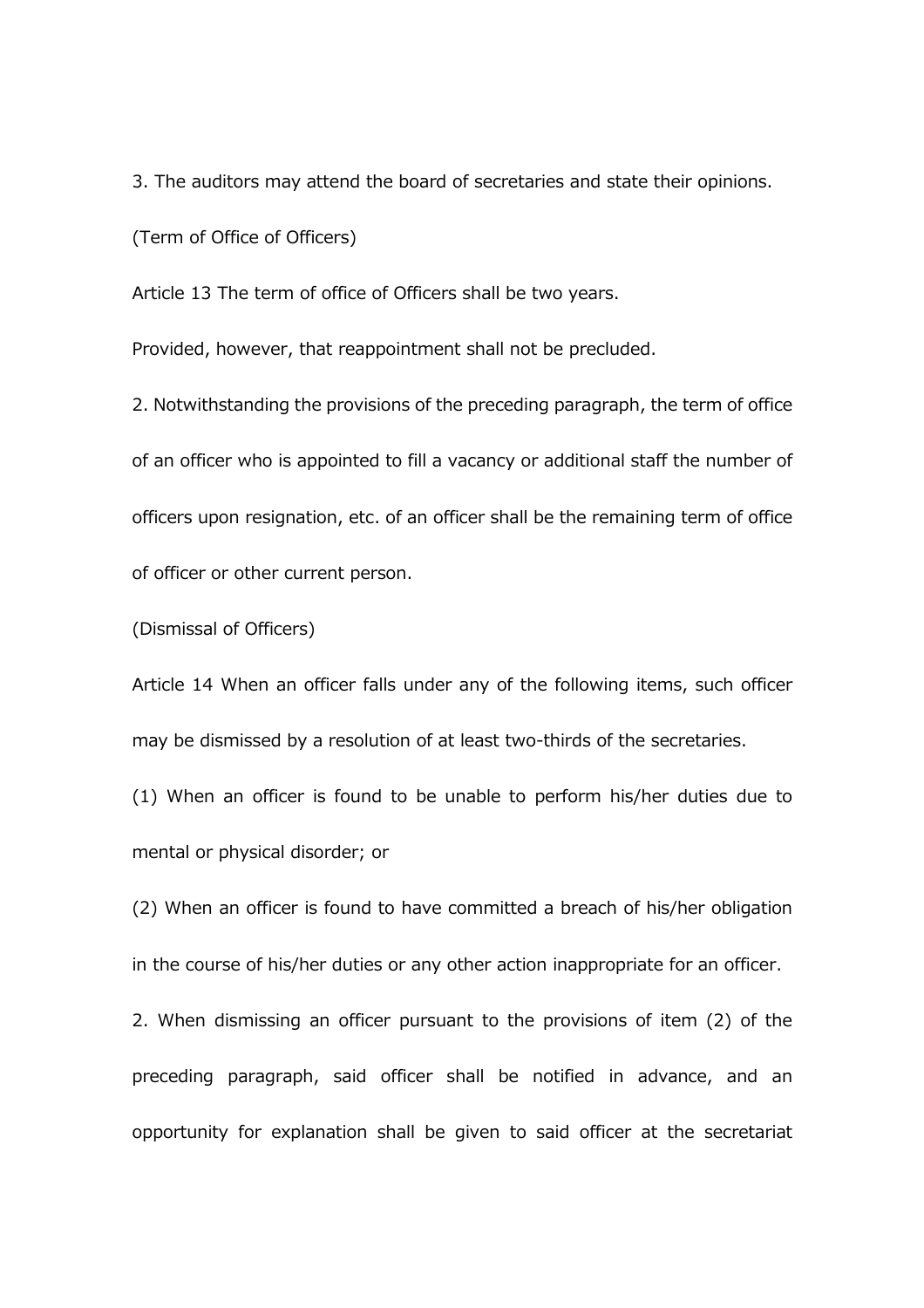meeting where a resolution for dismissal is to be made.

(Remuneration for Officers)

Article 15 An officer shall be without remuneration.

(Secretariat)

Article 16 The Secretariat shall be established in the Association for the purpose of administering the affairs.

2. The work of the secretariat may be entrusted to an outside organization by

a resolution of the board of secretaries.

(Board of Secretaries)

Article 17 The Board of Secretaries shall be established in the council.

2. The board of secretaries shall consist of the secretaries.

3. The Chairman of the Board of Secretaries shall be the Representative Secretary.

4. The Board of Secretaries shall be held as necessary.

Article 18 The Board of Secretaries shall review, decide and enforce the matters concerning the operation of the Association and the matters stipulated in Article

3.

Activity plans, income and expenditure plans, and other necessary matters shall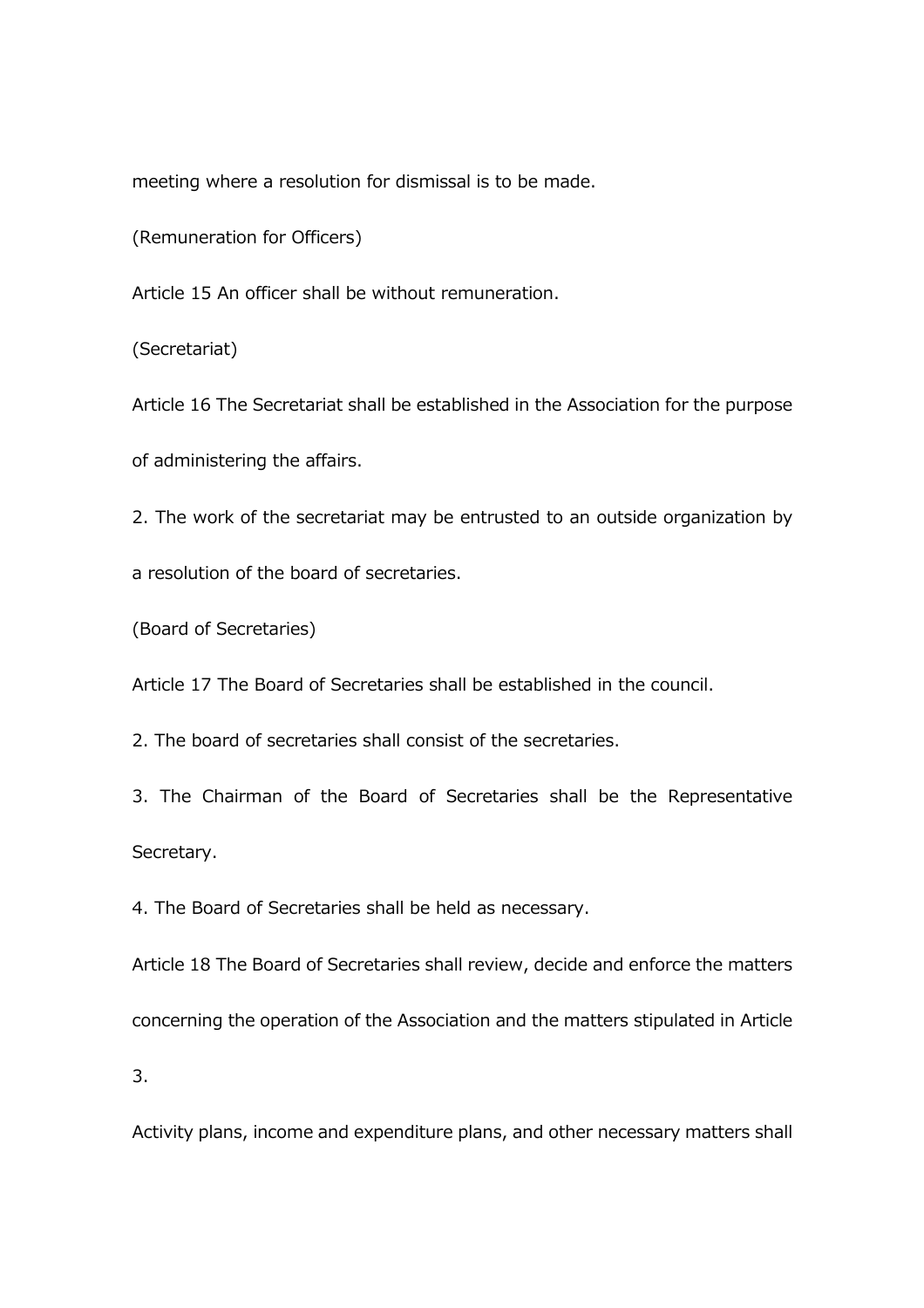be proposed to the General Meeting.

2. The board of secretaries shall be constituted by the attendance of two-thirds or more of the total number of members, and the proceedings shall be decided by a majority of the secretaries present, and in the case of a tie, by the chairman. 3. The holding form of the board of secretaries shall be recognized by the representative secretary from among the three forms of the collective form, the remote form utilizing WEB or TV, or the combination of the assembly form and the remote form, or the written deliberations.

4. In adopting a remote form, the Secretariat must ensure in advance that all participants of the membership of the Board of Secretaries are technically able to participate.

5. In the case of emergency or minor cases, written deliberations may be conducted with the approval of the representative secretary.

In this case, the Secretariat sends the bill to the members of the Board of Secretaries for their opinions.

The Secretariat shall summarize secretaries opinions and decide by written vote of the members of the Board of Secretaries.

In the case of the same number of pass/fail, it shall be decided by the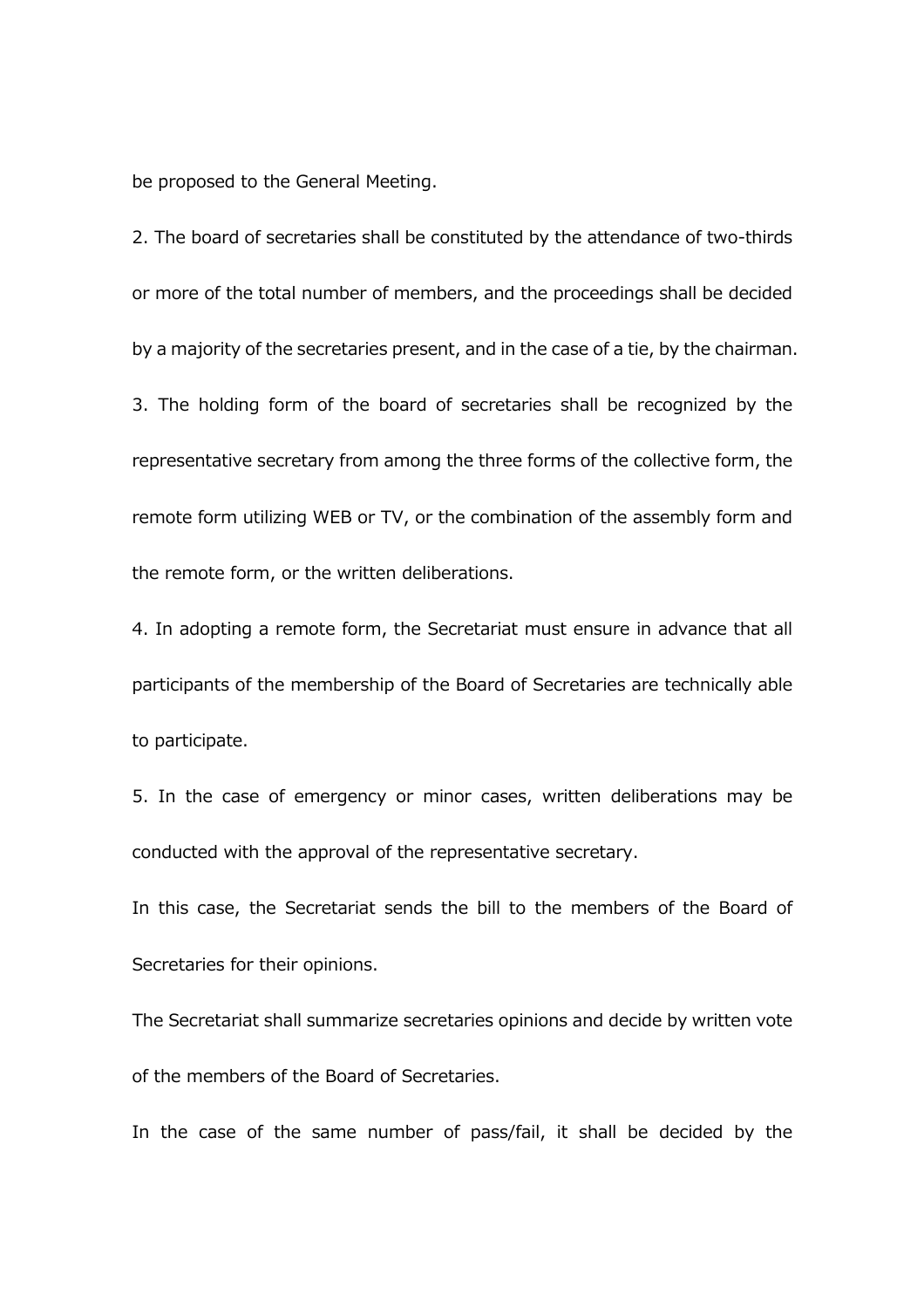representative secretary.

Article 19 A secretary who is unable to attend a board of secretaries may have a previously registered agent present and delegate a vote.

2. The secretary shall submit a power of attorney to the representative secretary when he/she has non-registered agent to be present on behalf of a registered agent.

(General Meeting)

Article 20 A general meeting shall be an ordinary general meeting or an extraordinary general meeting.

2. An ordinary general meeting shall be held once a year.

The general meeting may be held on an extraordinary basis by a decision of the board of secretaries.

3. Members may propose the holding of general meeting and agendas.

Any member who wishes to submit a proposal shall submit the proposal to the

Secretariat.

4. The general meeting shall be convened by the representative secretary.

5. The representative secretary shall act as the chairperson of the general meeting.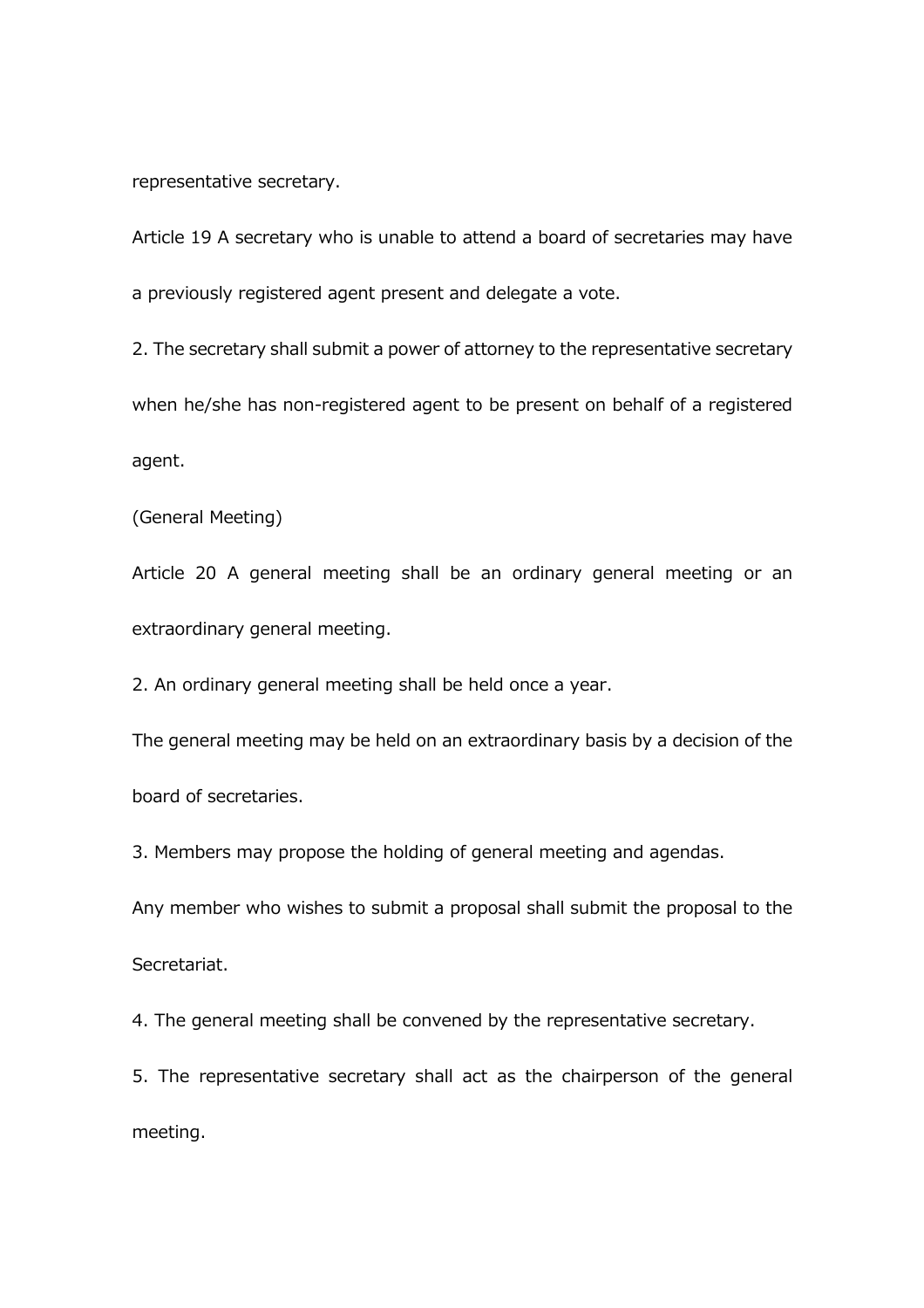- 6. The general meeting shall deliberate and resolve the following matters:
- (1) Business reports and financial statements
- (2) Business plan and income and expenditure plan
- (3) Matters to be proposed by the Board of Secretaries and by the members
- (4) Appointment of Secretaries and Auditors
- (5) Change of Regulations
- (6) Expulsion of a member
- (7) Dissolution of the Society

Article 21 The general meeting shall be held by the attendance of at least two-thirds of the members.

2. Decisions at the general meeting shall be made by a majority of the members present, and in the case of a tie, the chairperson shall make a decision.

3. The general meeting may resolve only the matters notified in advance.

Provided, however, that this shall not apply if the business is urgent and a

resolution of two-thirds or more of the members present has been adopted.

4. Genral meetings shall, in principle, be held in a collective form.

Provided, however, that the meeting may be held in a remote type using the web or TV, or in a combination of a collective form and a remote form, or may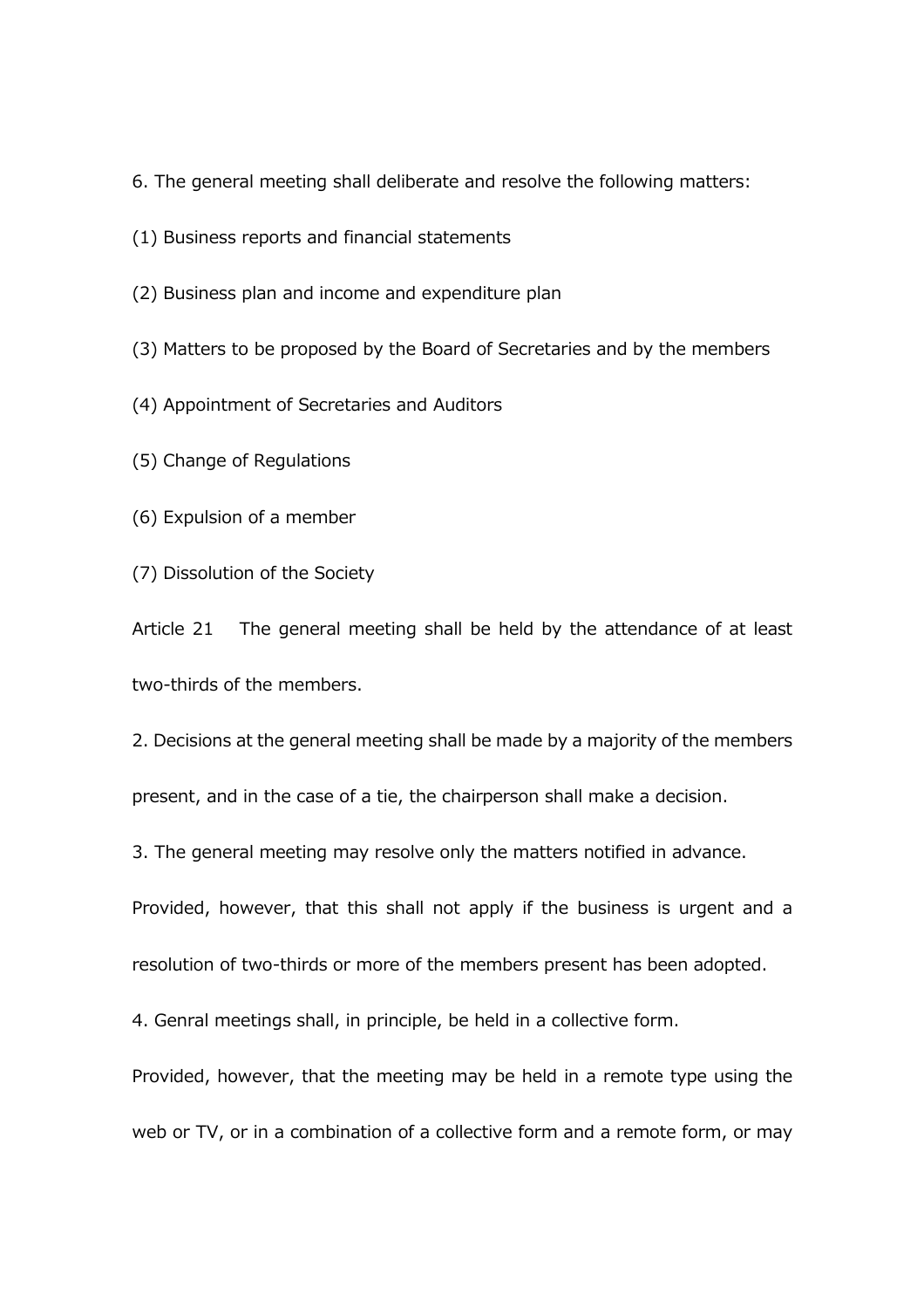be a written deliberation, if approved by the Board of secretaries.

5. In adopting a remote form, the Secretariat shall ensure in advance that all members of the General meeting are technically accessible.

Article 22 A member who is unable to attend the general meeting for unavoidable reasons may exercise his/her voting right in writing or by proxy with respect to the matters notified in advance.

2. A member who exercises the voting rights pursuant to the provisions of paragraph 1 shall be deemed to have attended for the operation of the provisions of paragraphs 1 and 2 of the preceding Article.

(Committees, etc.)

Article 23 The Association may establish committees, lieison meetings, etc. necessary to carry out business activities by obtaining a resolution of the Board of Secretaries and conduct research and study.

The provisions concerning the operation of committees, etc. shall be determined separately by the Representative Secretary after obtaining a resolution of the Board of Secretaries

(Activity Year)

Article 24 The activity year of the Association shall be from April 1 to March 31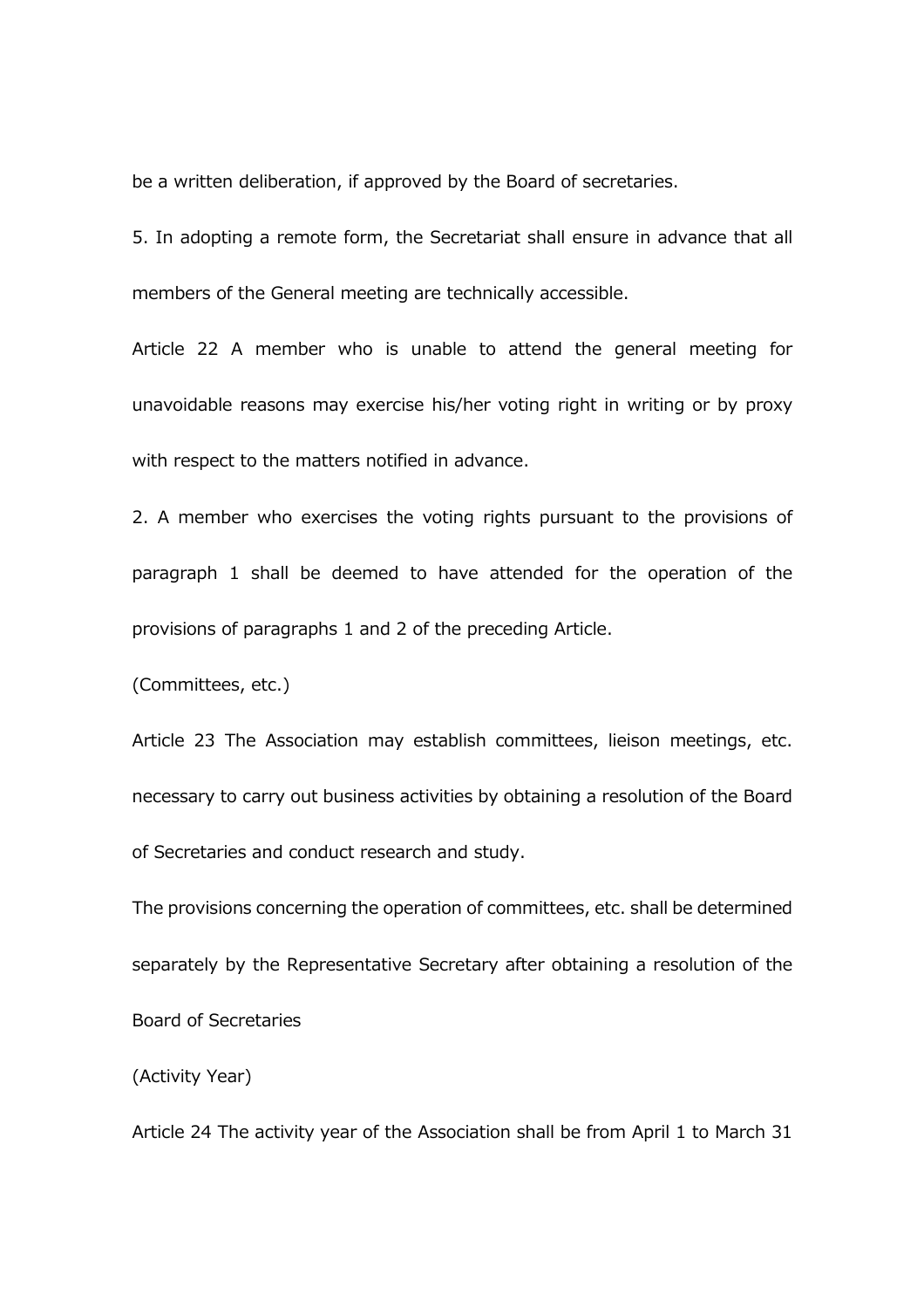every year.

Assets

Article 25 The assets of the Association shall consist of the following:

(1) Revenue from membership fees collected from members by resolution of the general meeting based on a draft income and expenditure plan prepared by the Board of Secretaries.

(2) Other income

(Change of the Regulation, Dissolution, etc.)

Article 26 A resolution of the general meeting shall be obtained if the Regulation is to be changed.

Article 27 When the purpose of the Association has been achieved, this Association may be dissolved by obtaining a resolution of the general meeting.

2. In the event any residual assets exist at the time of dissolution, such assets shall be donated to an incorporated foundation having a business purpose similar to that of this Association with a resolution of the general meeting.

(Other)

Article 28 Necessary matters concerning the implementation of this Regulation may be determined separately by the Representative Secretary by obtaining a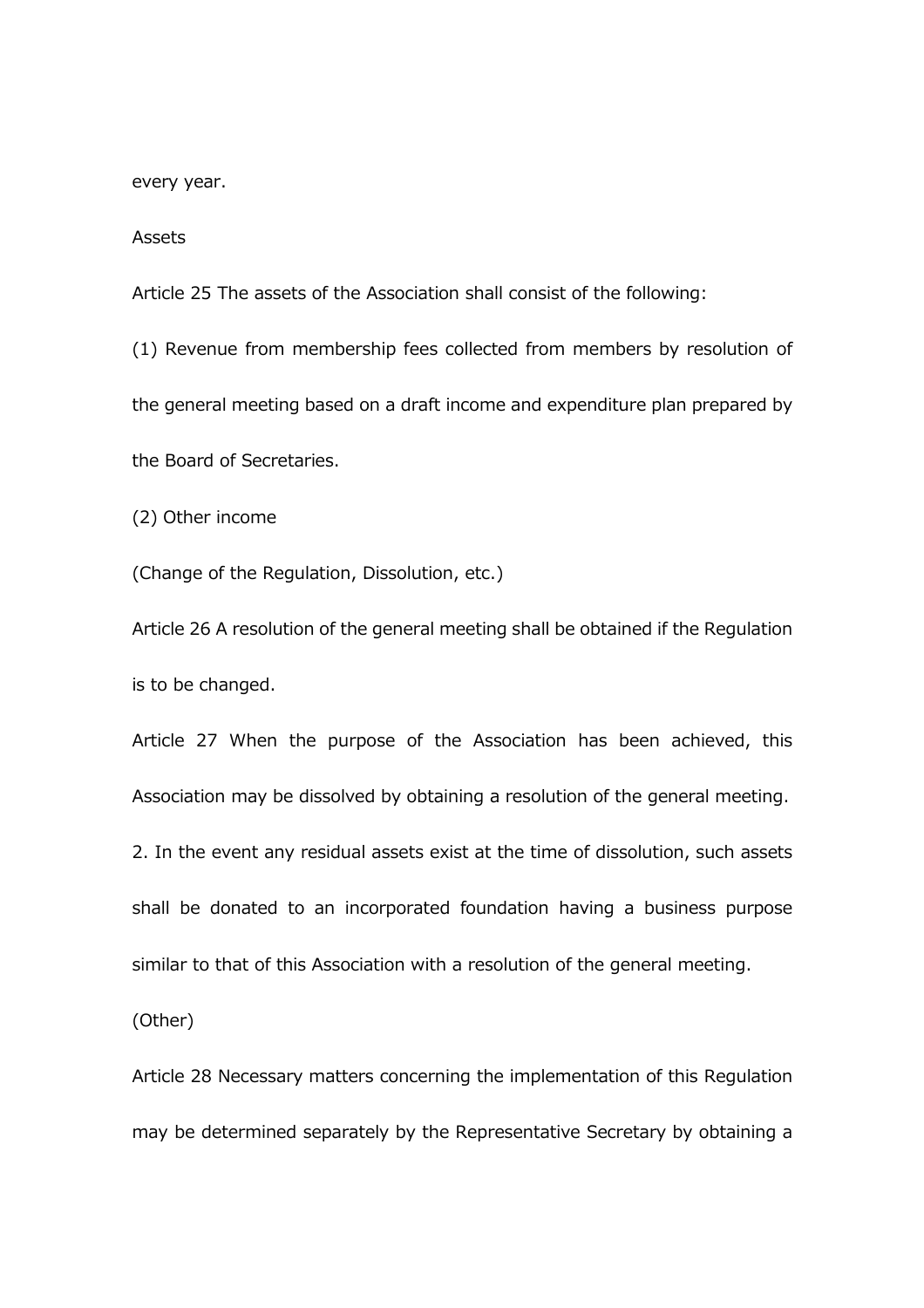resolution of the Board of Secretaries.

Article 29 The language of this Association shall be Japanese.

Supplementary Provisions (February 14, 2006)

(Effective Date)

1. This Regulation shall come into force on February 14, 2006.

(Transitional Measures)

2. Notwithstanding the provisions of Article 13, the term of office of an officer appointed in the year of the inauguration of the Assembly shall be until the date on which the next officer is elected at an ordinary general meeting held in FY 2008.

3. Notwithstanding the provisions of Article 24, the fiscal year of the inauguration of the Association shall commence on February 14, 2006, and end on March 31, 2007.

Supplementary Provisions (April 7, 2009)

(Effective Date)

1. The Regulations as amended on April 7, 2009 shall come into force as from April 1, 2009.

Supplementary Provisions (April 20, 2021)